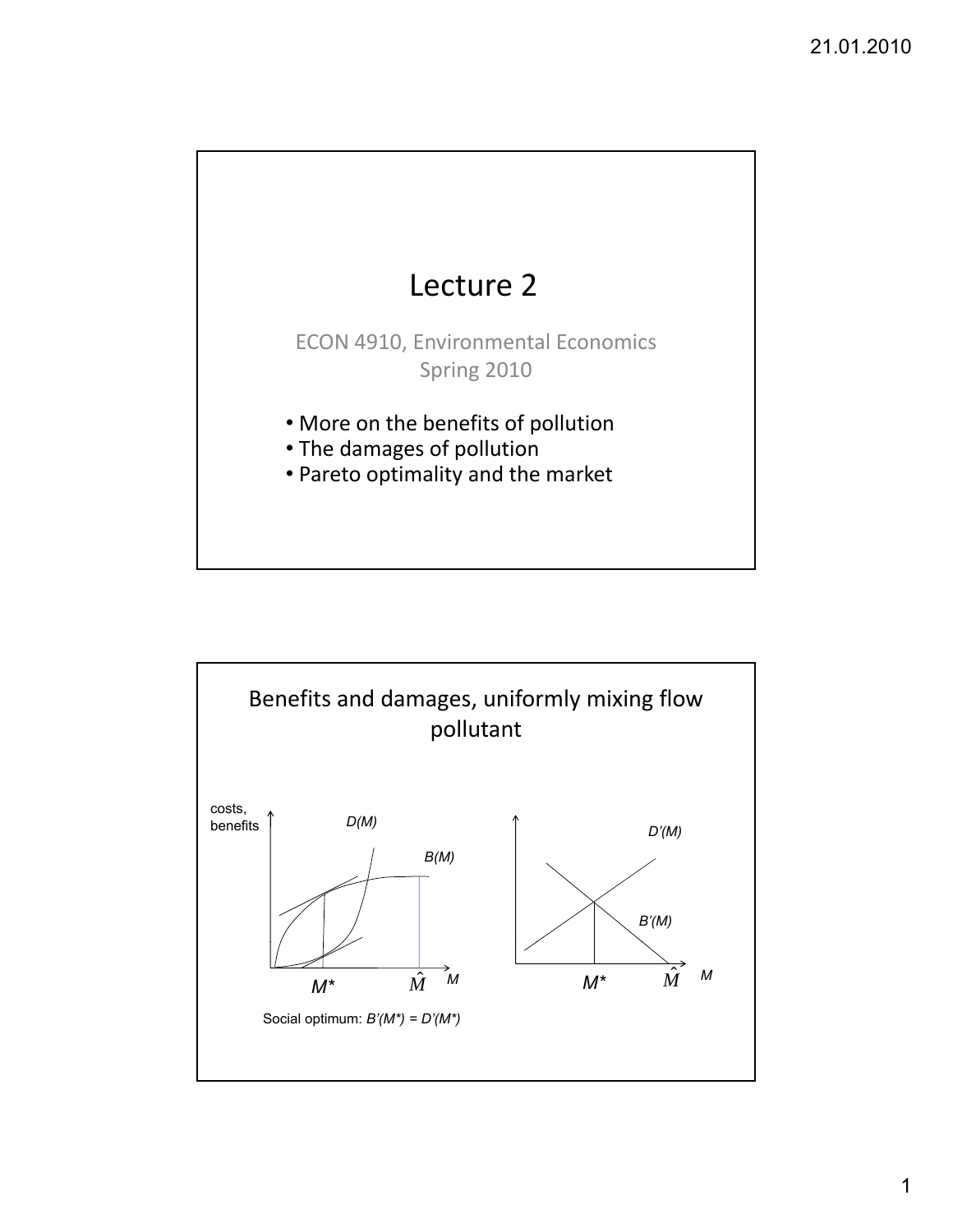

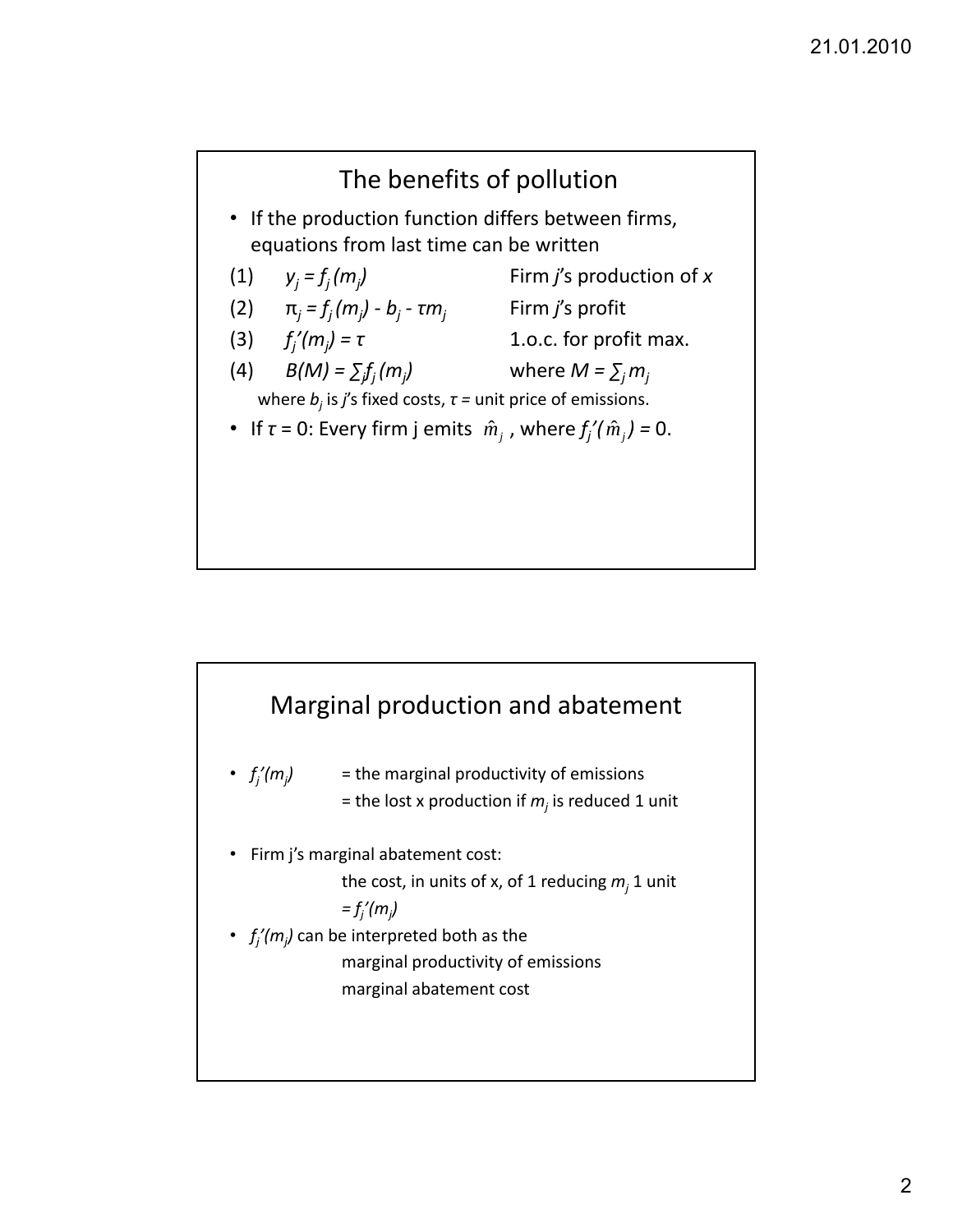

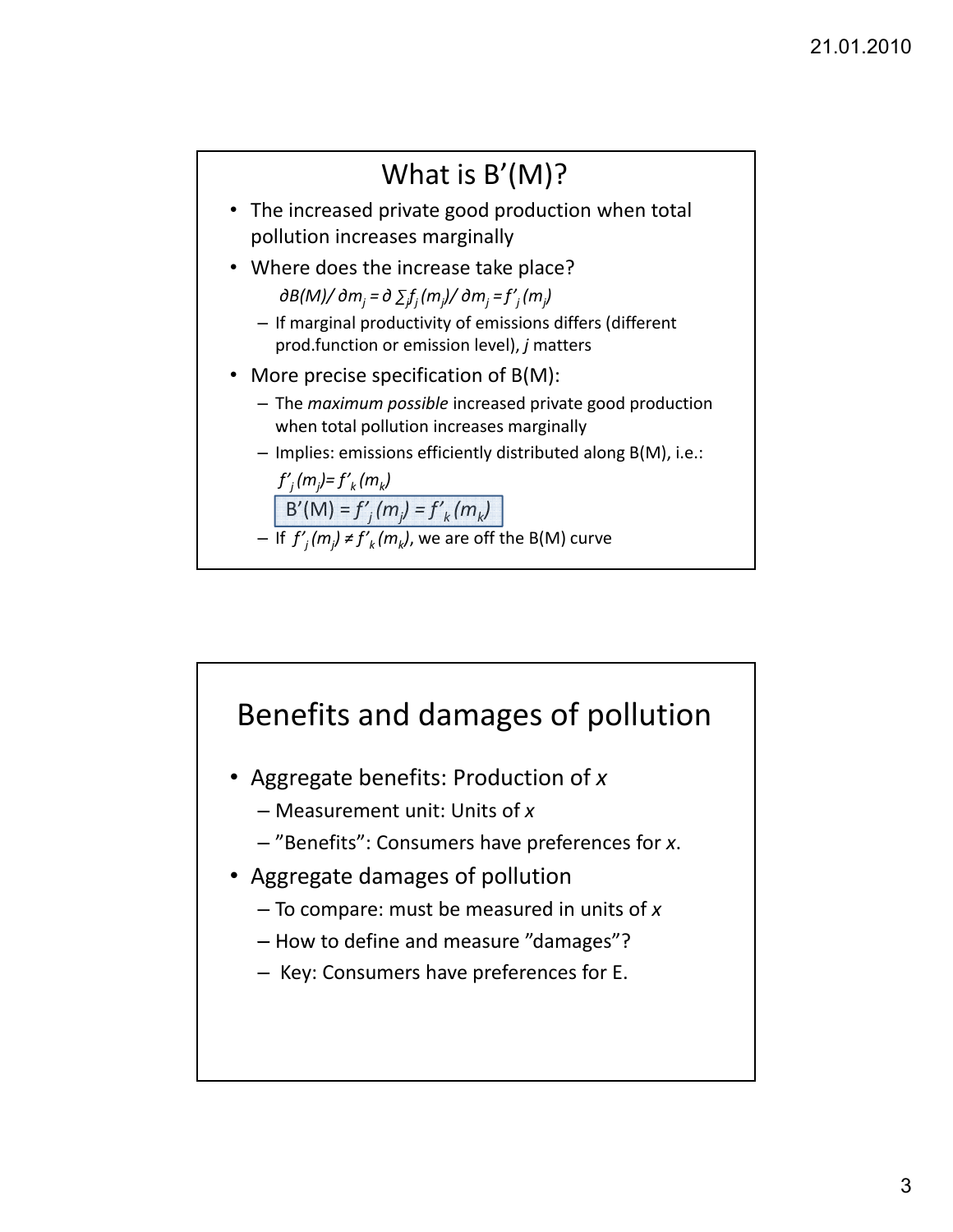

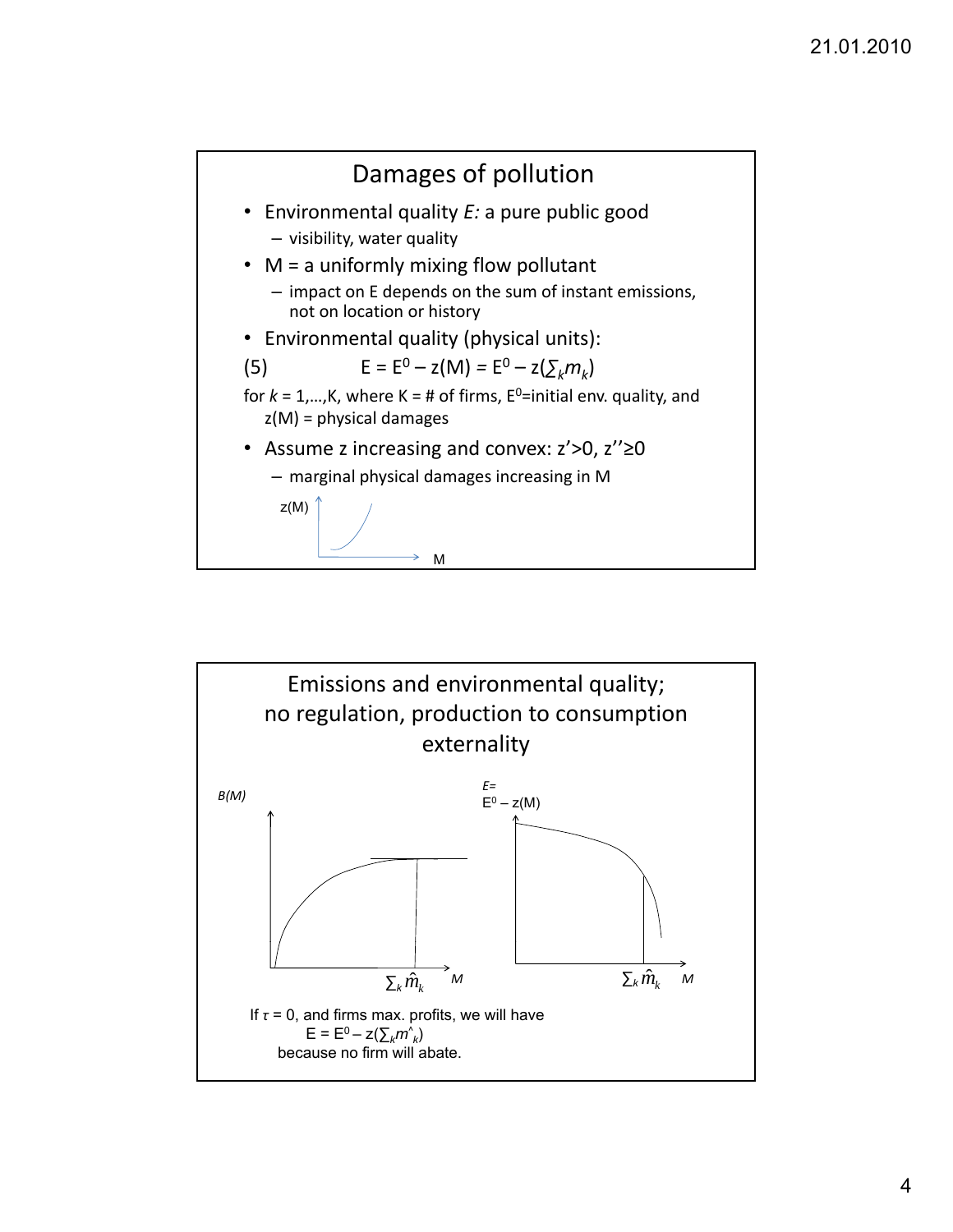# The damage function D(M)

- Damages to what, or whom, valued how?
	- How important is the physical damage z(M)?
	- $-$  How can z(M) be compared to the benefits B(M)?
	- B(M): Measured in units of x
- Key: Consumers' preferences
	- How much x will consumers give up to improve E?
	- *Marginal willingness to pay for environmental benefits*
	- Two elements: Physical damage, valuation

#### Note:

Damages of pollution M = reduced environmental benefits *(***benefits of E**)

B(M) function: Economic benefits (**benefits of M**)

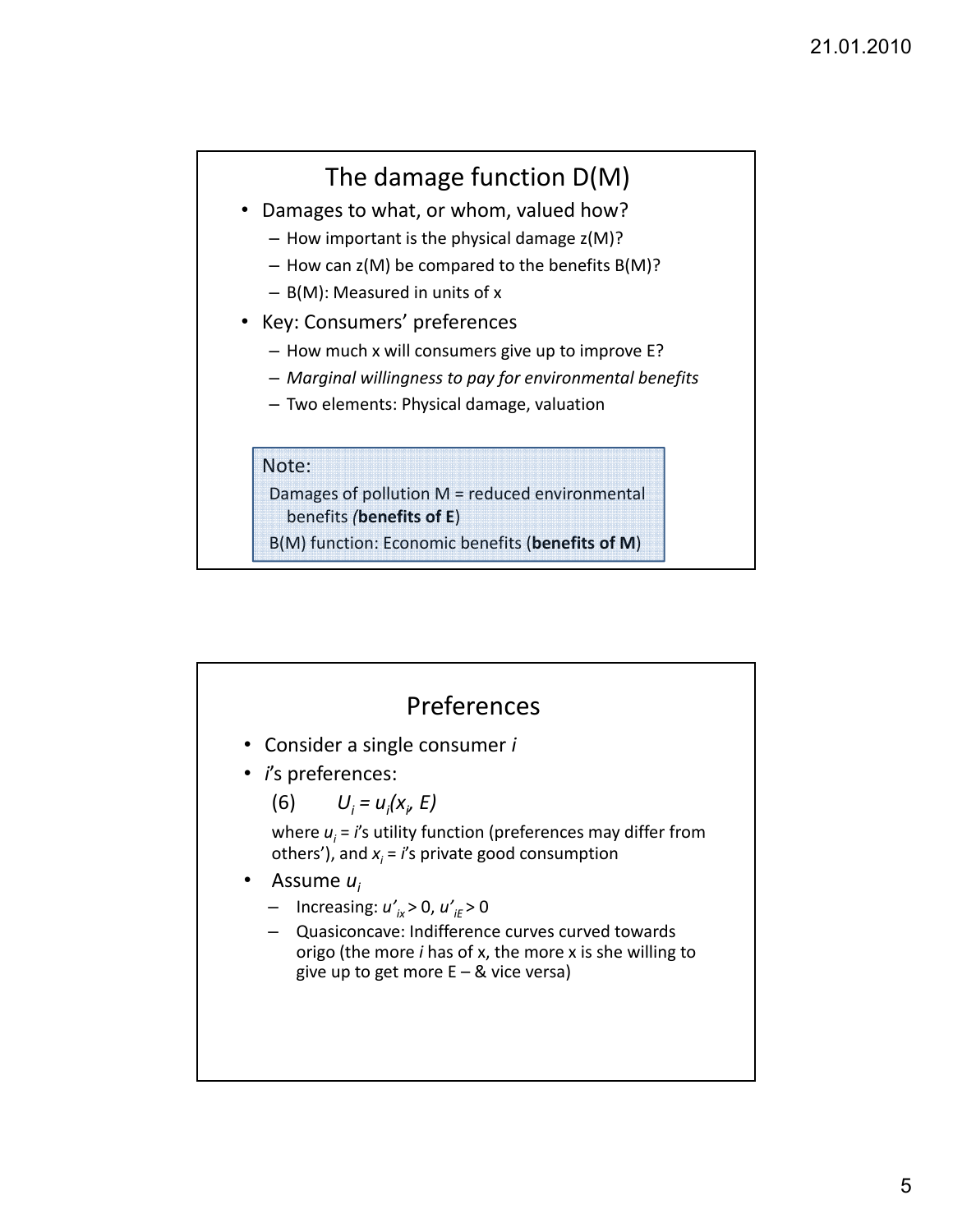

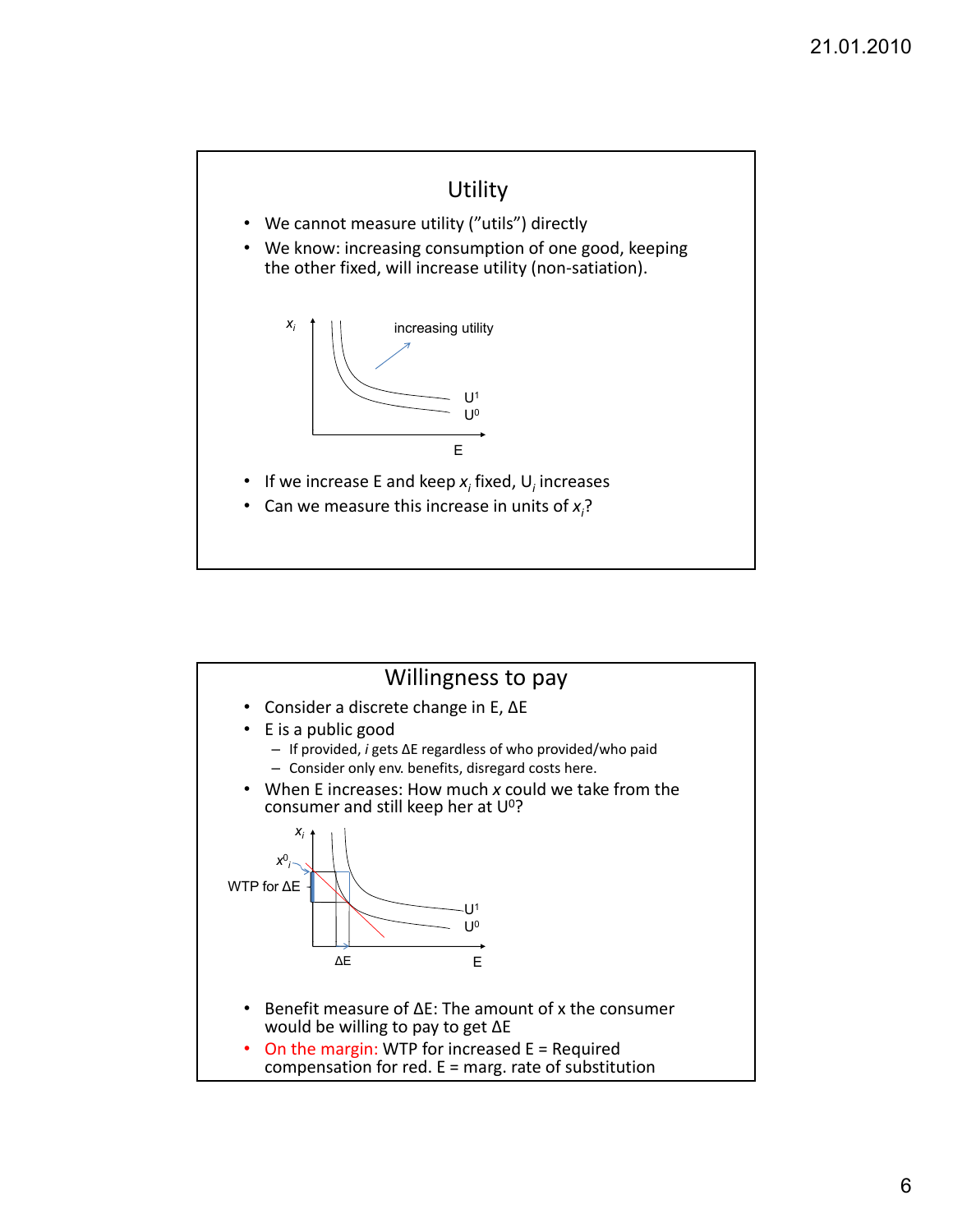### Formal derivation of MWTP

- Marginal WTP: How large change in *x* would exactly offset the utility change of a marginal change *dE*?
- Utility:  $U_i = u_i(x_i, E)$
- Differentiating, assuming utility is kept constant:
- $dU_i = u'_{i\kappa}dx_i + u'_{iF}$   $dE = 0$ *–*  $u'_{i\kappa}dx_{i} = u'_{iF}$  *dE –* $dx_i = (u'_{iF}/u'_{ix})dE$
- MWTP =  $(u'_{iF}/u'_{iX})dE$ = the max. amount of *x* you can take away without leaving *i* worse off
	- = marginal rate of substitution times the change in E

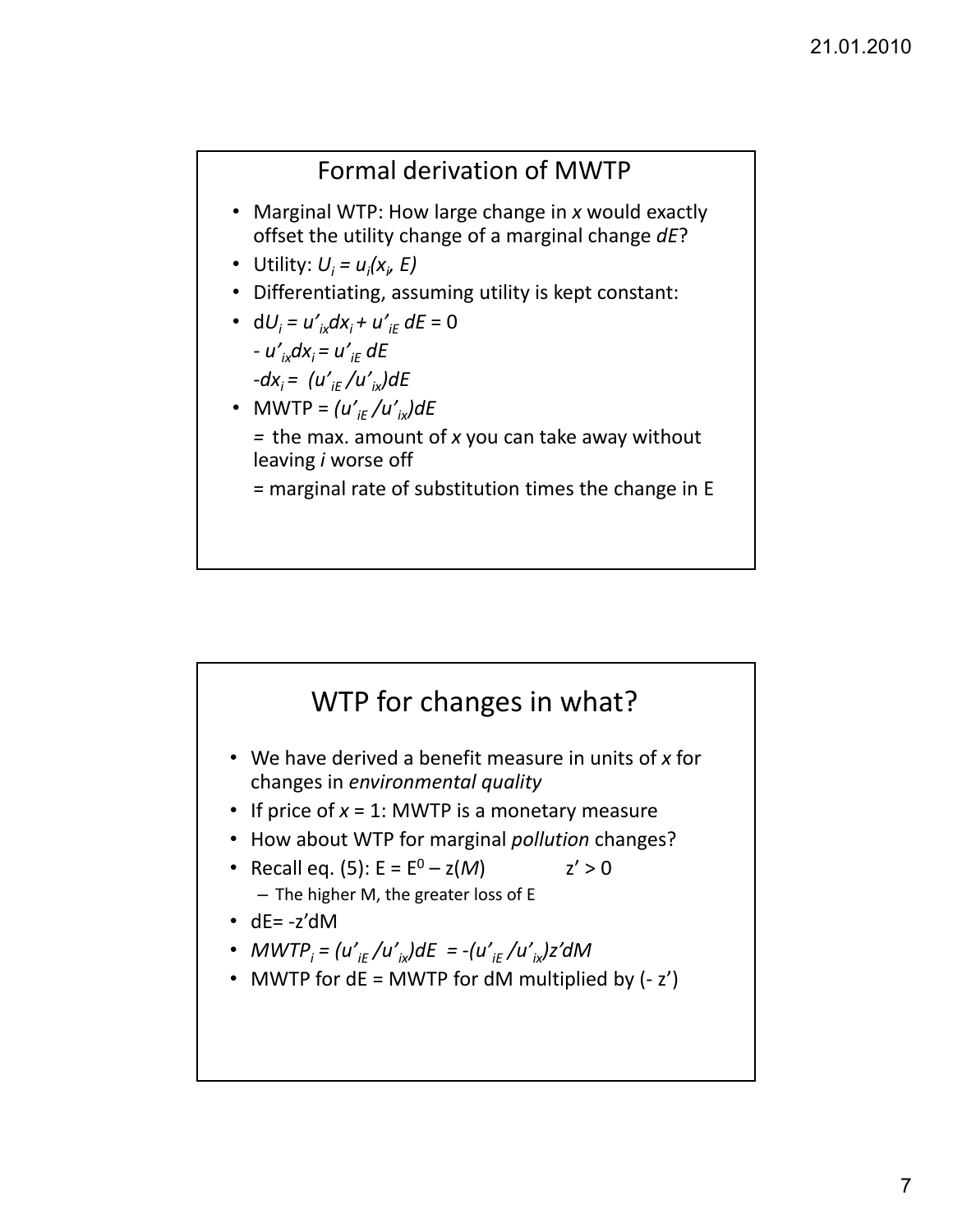

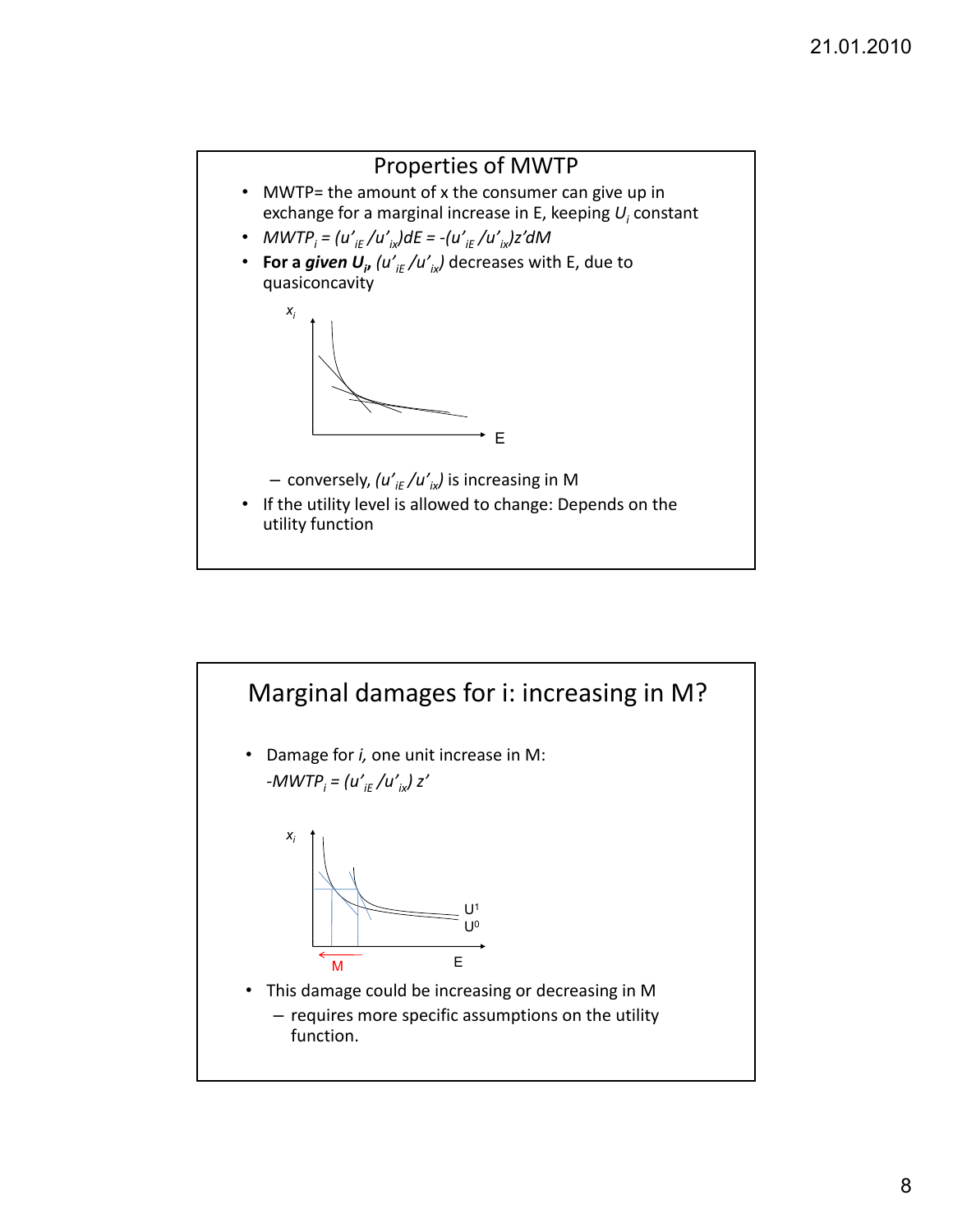

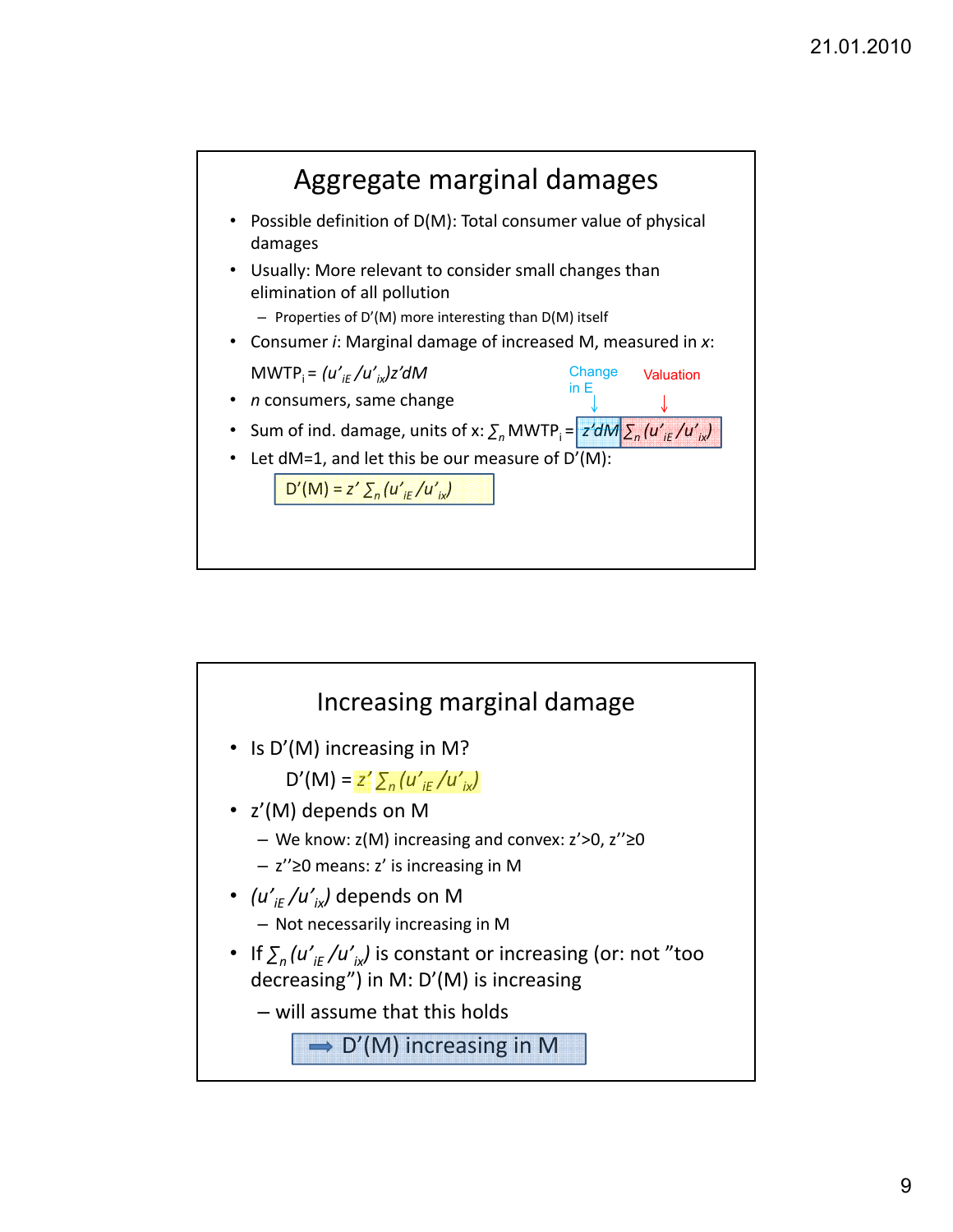# Aggregation and conflict of interests

- Controversial & difficult:
	- Aggregating from individual to social damages
- Private goods:
	- Low valuation ‐> consumer buys less
	- In equilibrium: equal MSB for all (= product price)
- Public goods: Same supply for all
	- $u_{i}^{'}$  /u'<sub>ix</sub> (MSB) will differ
	- Low valuation: cannot choose to buy less; must 'agree'
	- $-$  Hard to separate efficiency from distributional concerns!
- MWTP<sub>i</sub> > MWTP<sub>i</sub> may not mean  $dU_i$  >  $dU_i$ 
	- *i* is willing to give up more *x* for increased *E* than *j* is
	- but: x may be more important for j than for i

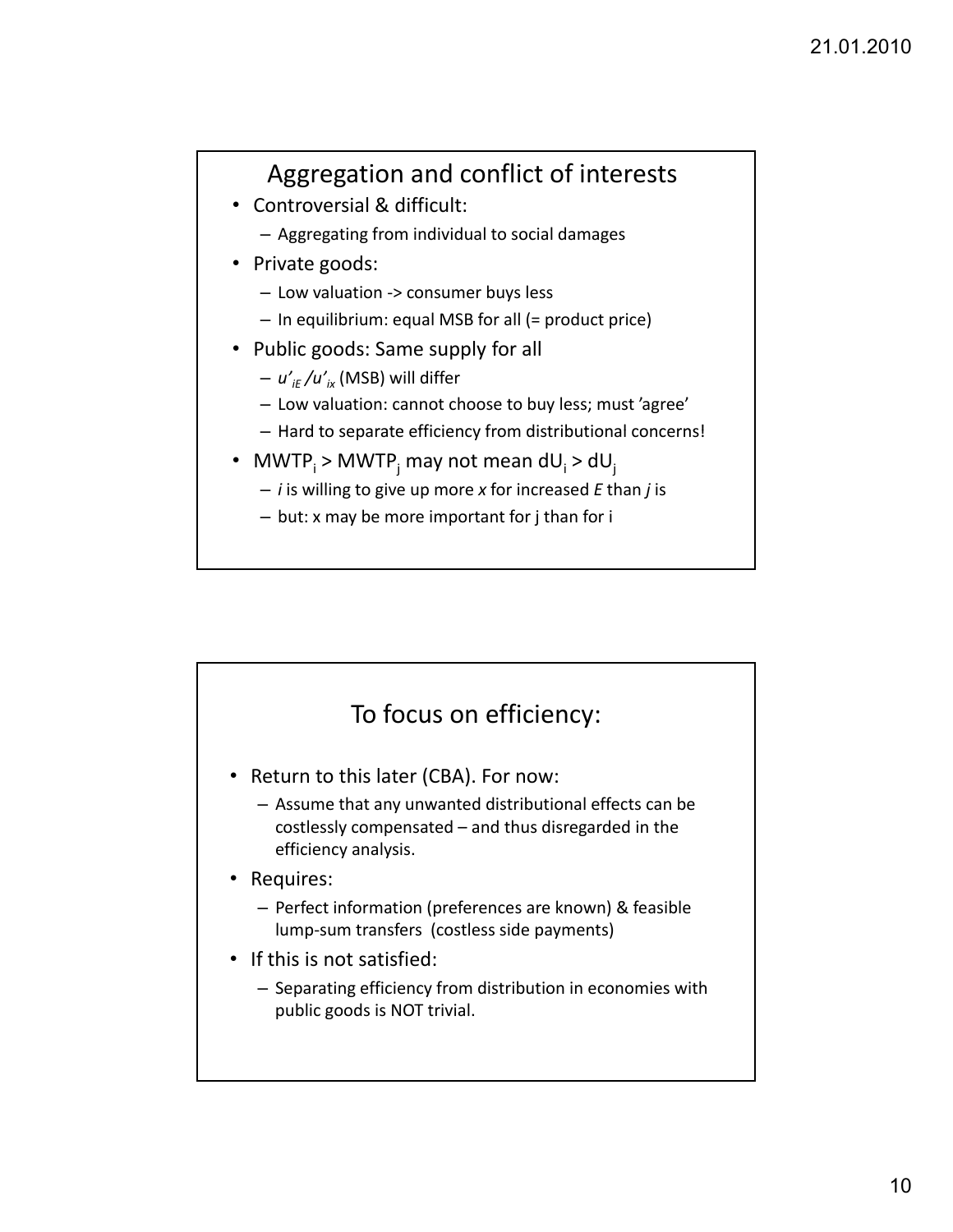

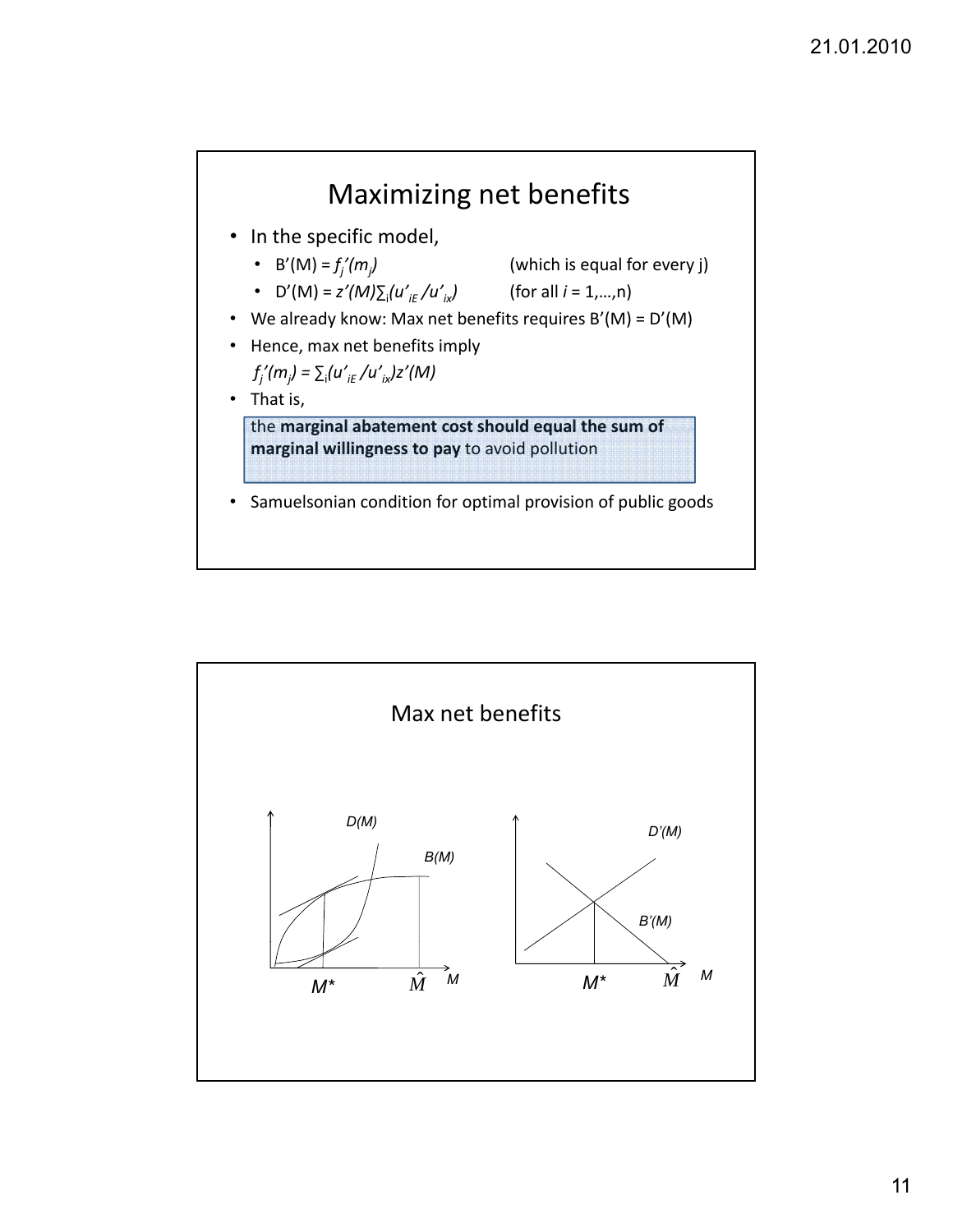# Pareto efficiency

- *Pareto efficiency:* A situation in which no‐one can become better off without someone else becoming worse off
- With perfect information and costless lumpsum‐transfers, Pareto efficiency is equivalent to maximization of net benefits
- If  $D'(M) < B'(M)$ , and M increases:
	- value of increased x > marginal env. damage
	- losers may be compensated for less than winners' gain
	- The initial situation cannot have been PO
- If  $D'(M) > B'(M)$ , and M decreases:
	- value of env. improvement > value of decreased x
	- losers may be compensated for less than winners' gain
	- The initial situation cannot have been PO
- Pareto efficiency:  $B'(M) = D'(M)$

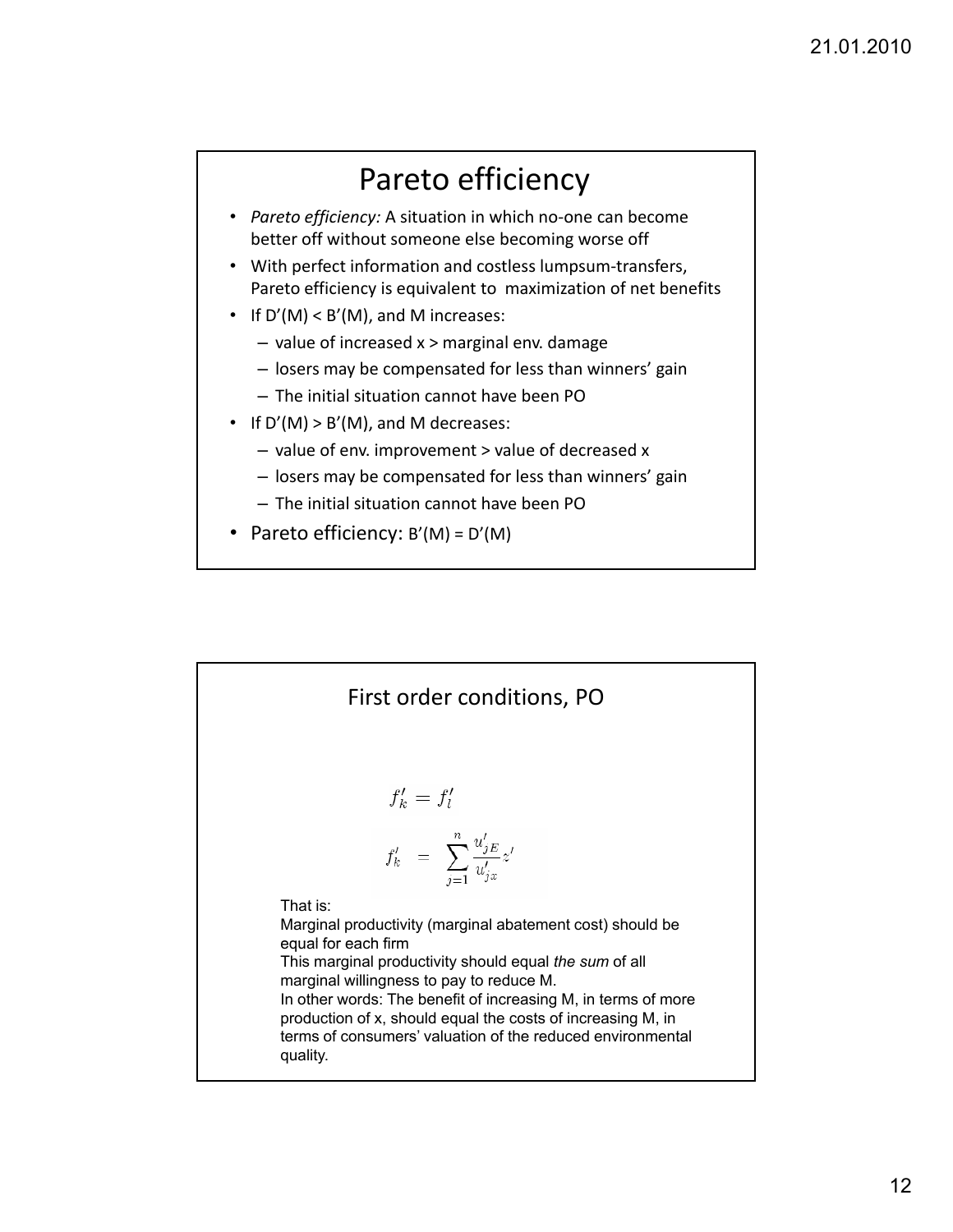